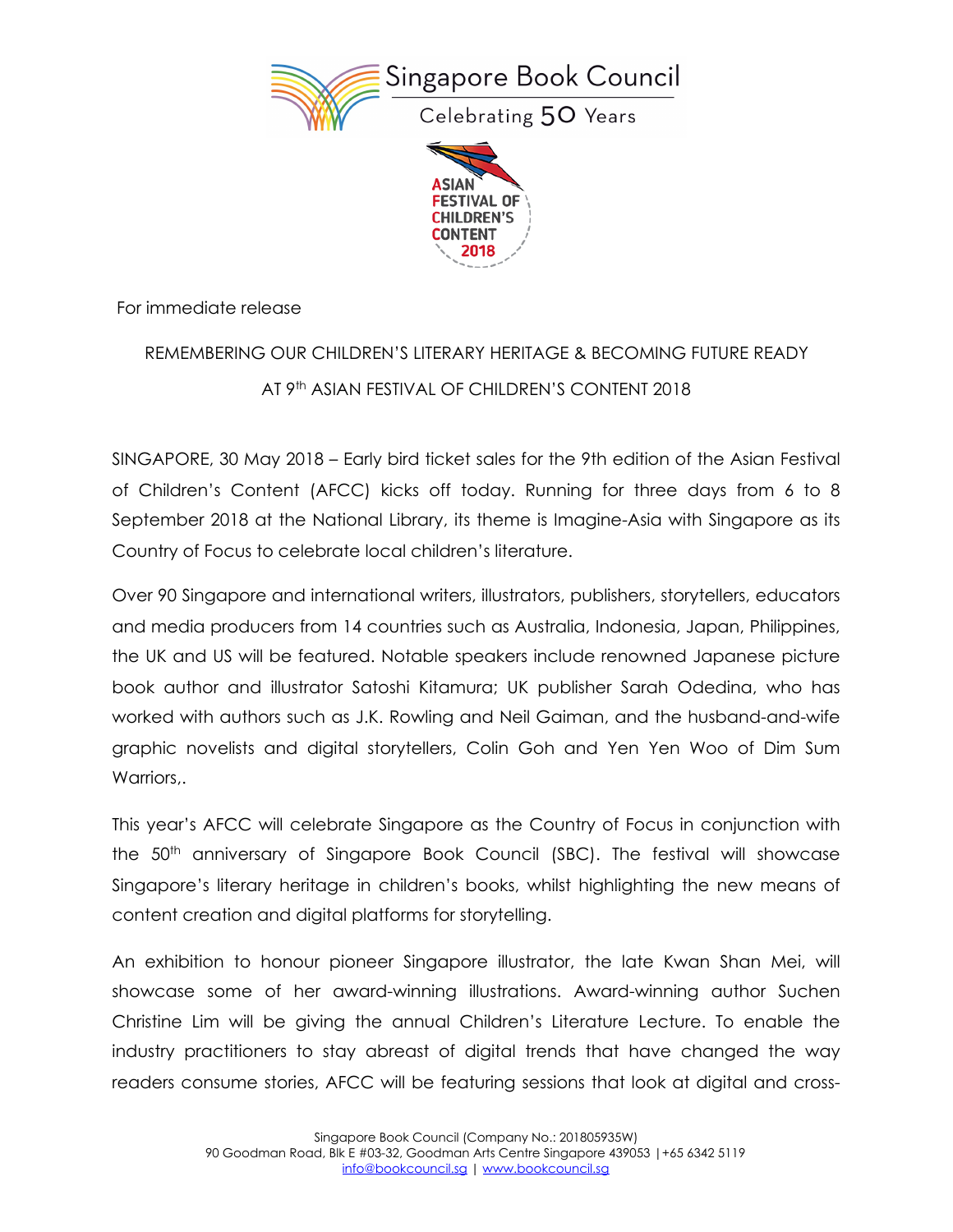

platform storytelling, including AR (augmented reality) and VR (virtual reality) technologies.

This year's AFCC will focus on three main programmes tracks, featuring over 70 talks, workshops and masterclasses over three days:

- the Writers and Illustrators Conference, where literary artists can hone their craft and get updated with the latest industry knowledge;
- the Cross Platform Summit, where writers and media producers are exposed to the different platforms across which stories can be told and learn to pitch to various media commissioners; and
- the Teachers and Parents Forum, which equips teachers and parents with teaching tools to nurture early learning, literacy, writing and bilingualism.

Popular sessions like First Look and First Pages, where illustrators and writers may submit their works for critique by industry professionals, as well as Speed Pitching to media commissioners and Speed Pitching to publishers will return this year.

There will also be three days of free activities like the AFCC Book Fair, storytelling sessions, book launches, the Book Illustrators Gallery, as well as an activity zone in the National Library Plaza with games centred on literary arts to engage the public and raise awareness of local children's literature.

Some of the festival's highlights include:

· 6 Sept 2018 Opening Keynote Session Keynote speeches by Colin Goh, creator of the criticallyacclaimed bilingual iPad app and graphic novel series Dim Sum Warriors, and noted educator Rhoda Myra Garces-Bacsal will kick off AFCC 2018. 7 Sept 2018 Children's Literature Lecture by Suchen Christine Lim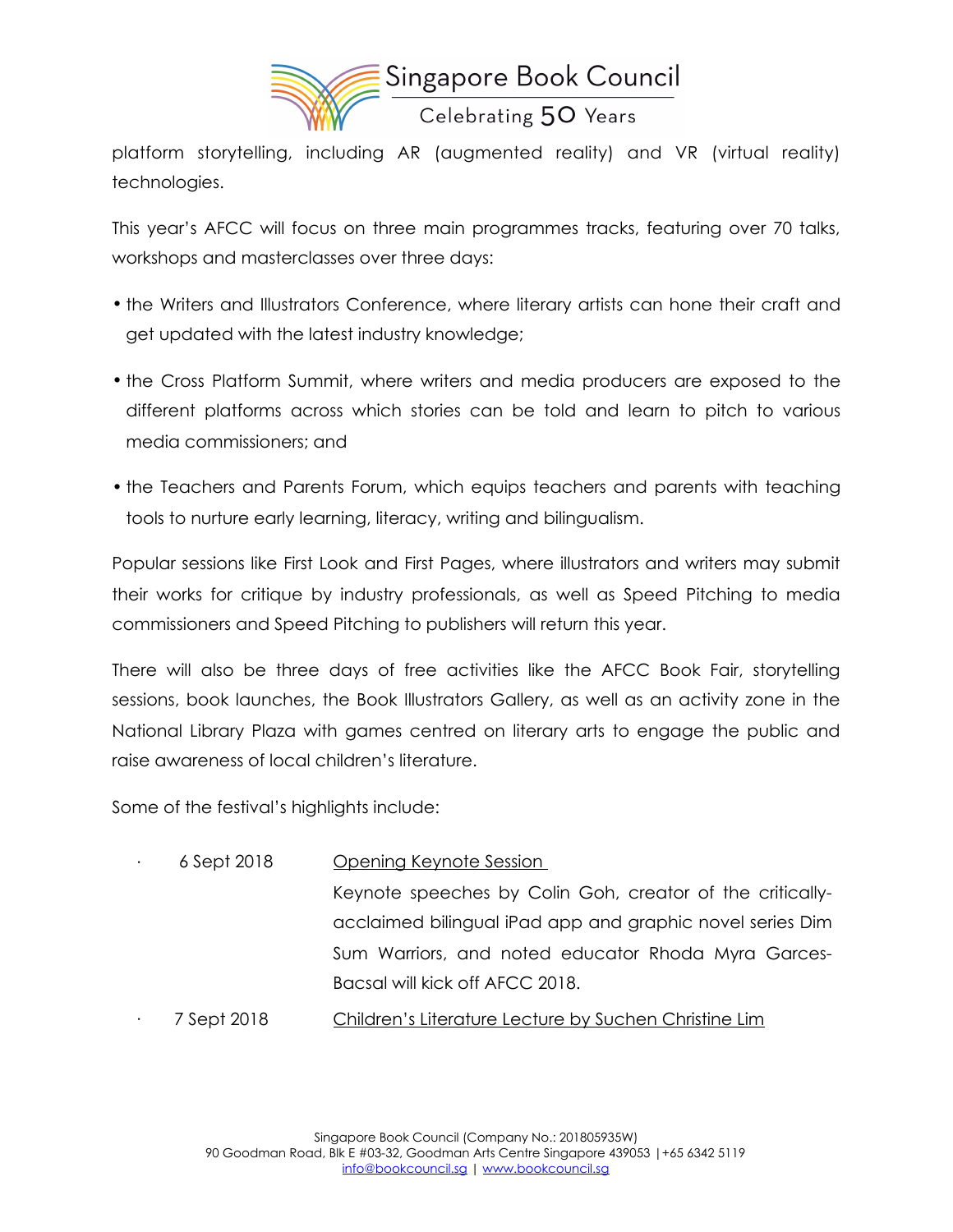

8 Sept 2018 Singapore Night and SBC's Birthday Gala SBC will celebrate the Singapore Country of Focus Night and our 50<sup>th</sup> birthday with a special gala dinner, as well as a prize giving ceremony for two awards, the Hedwig Anuar Book Award (HABA) and Scholastic Asian Book Award (SABA).

More details about these events and the shortlist for HABA and SABA will be released later. The full festival line-up and schedule will be available end of June. For more information, please visit afcc.com.sg

Event details

Asian Festival of Children's Content 2018

Date: 6 to 8 September

Venue: National Library

100 Victoria St, Singapore 188064

**Ticketing** 

AFCC Early Bird promotion runs now till 31 July 2018

15% off regular passes | 20% off group purchase of five passes or more

- · One Day Pass: \$80
- · Two Day Pass: \$150
- Three Day Pass: \$220

To purchase, please visit afcc.com.sg. Enter discount code AFCC2018.

For media related enquiries, please contact: Elizabeth Chew | [elizabeth@bookcouncil.sg](mailto:elizabeth@bookcouncil.sg) | +65 6342 5121 Marketing & Outreach Director

 $\_$  , and the set of the set of the set of the set of the set of the set of the set of the set of the set of the set of the set of the set of the set of the set of the set of the set of the set of the set of the set of th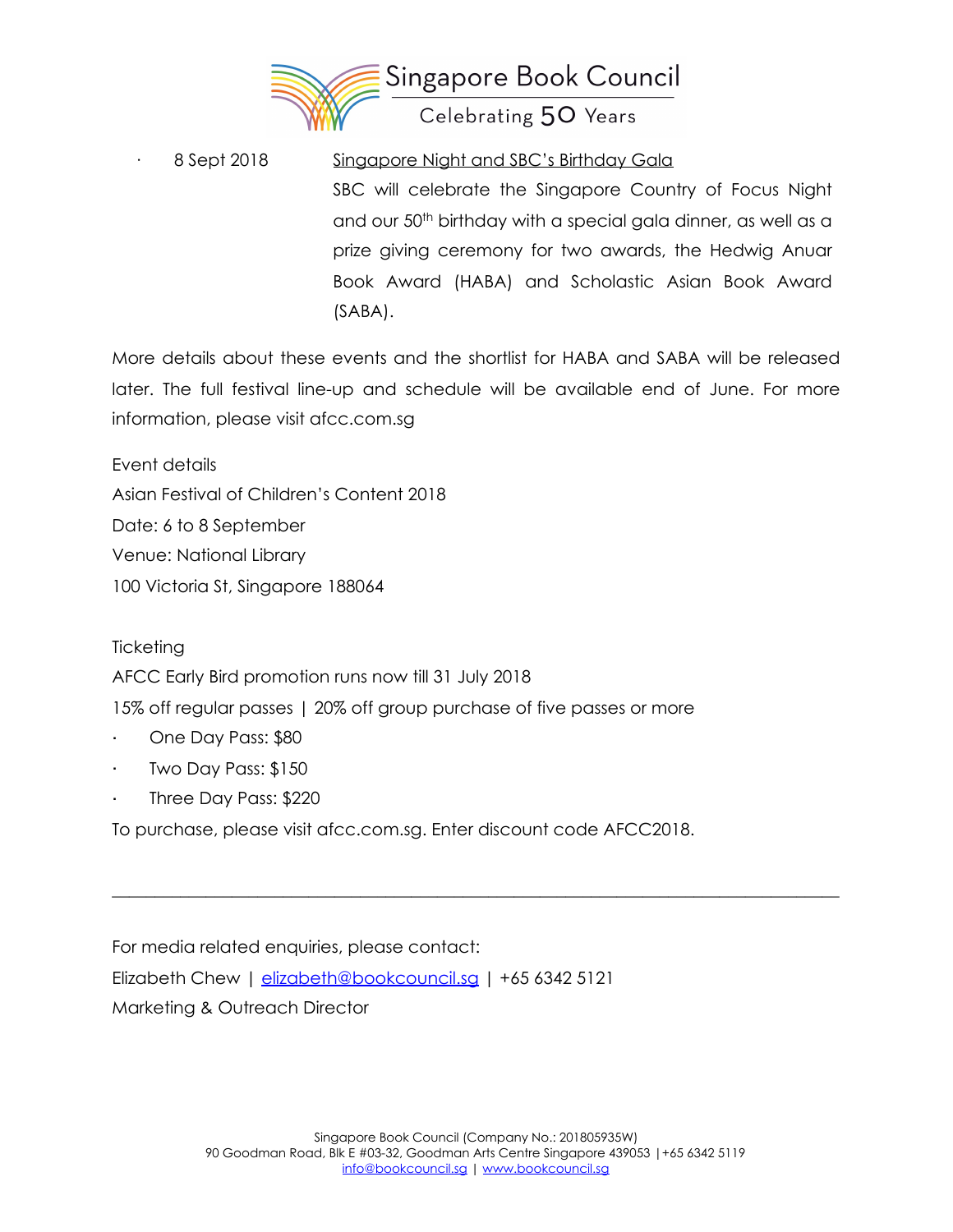

#### ANNEX I: About Singapore Book Council

Singapore Book Council (SBC) is a charity founded in 1968. Its vision is to Build Our Imagine-nation by developing creativity, imagination and original thought through writing, reading, illustrating and storytelling. Its mission is to fulfil this vision by developing the literary art sector through books and literary art events, workshops, and awards. Its focus is Asian content, content creation, translation, rights, markets and training.

SBC is currently chaired by Ms Claire Chiang, co-founder of Banyan Tree Hotels & Resorts.

SBC supports the community at all levels, from language programmes and books for children, to aspiring individuals and professionals like writers, illustrators, storytellers and relevant industry partners by providing a platform to learn, network and collaborate. It also organises events to foster professional and community engagement like the annual Asian Festival of Children's Content and All In! Young Writers Festival, and grants prestigious awards, like the Singapore Literature Prize, to recognise and encourage excellence. Finally, SBC offers publishing-related and literary arts-focused courses and workshops to enhance skills and encourage lifelong learning through its academy.

SBC aims to become a hub for Asian content for the world, encouraging stories to be created and told across platforms. Through telling our own stories by writing or illustrations, it promotes understanding, impacts legacy and connects Asia with the world.

Because it all starts with a story.

For more information, please visit bookcouncil.sg.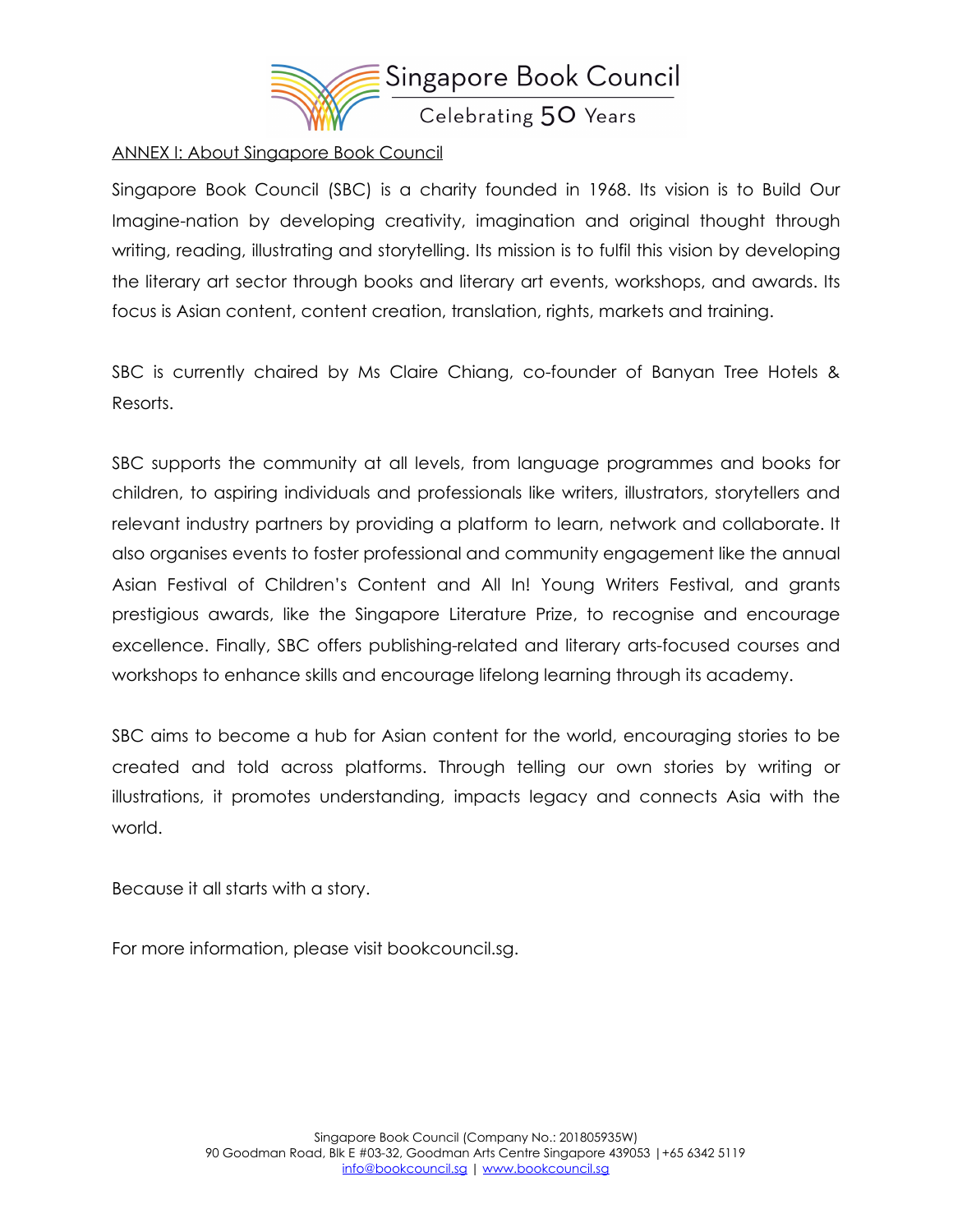

#### ANNEX II: About Asian Festival of Children's Content

The Asian Festival of Children's Content (AFCC) is the leading festival in Asia focusing on children's books and stories. Targeted at writers, illustrators, parents, teachers and children, this one-of-a-kind festival offers a series of exciting conferences, seminars, masterclasses, workshops, evening events and various activities celebrating and promoting the creation and appreciation of quality children's literature, with a focus on Asian themes. For the past 8 years, the AFCC has since grown to become a key literary event in the children's literature scene, attracting over a hundred local and international speakers, as well as thousands of delegates and participants, yearly. To date, AFCC has welcomed 5303 delegates, hosted 221 book launches, given 5 awards with 30 winners.

For more information about the speakers and schedule, please visit [www.afcc.com.sg.](http://www.afcc.com.sg) AFCC is organised by the Singapore Book Council and supported by the National Library Board.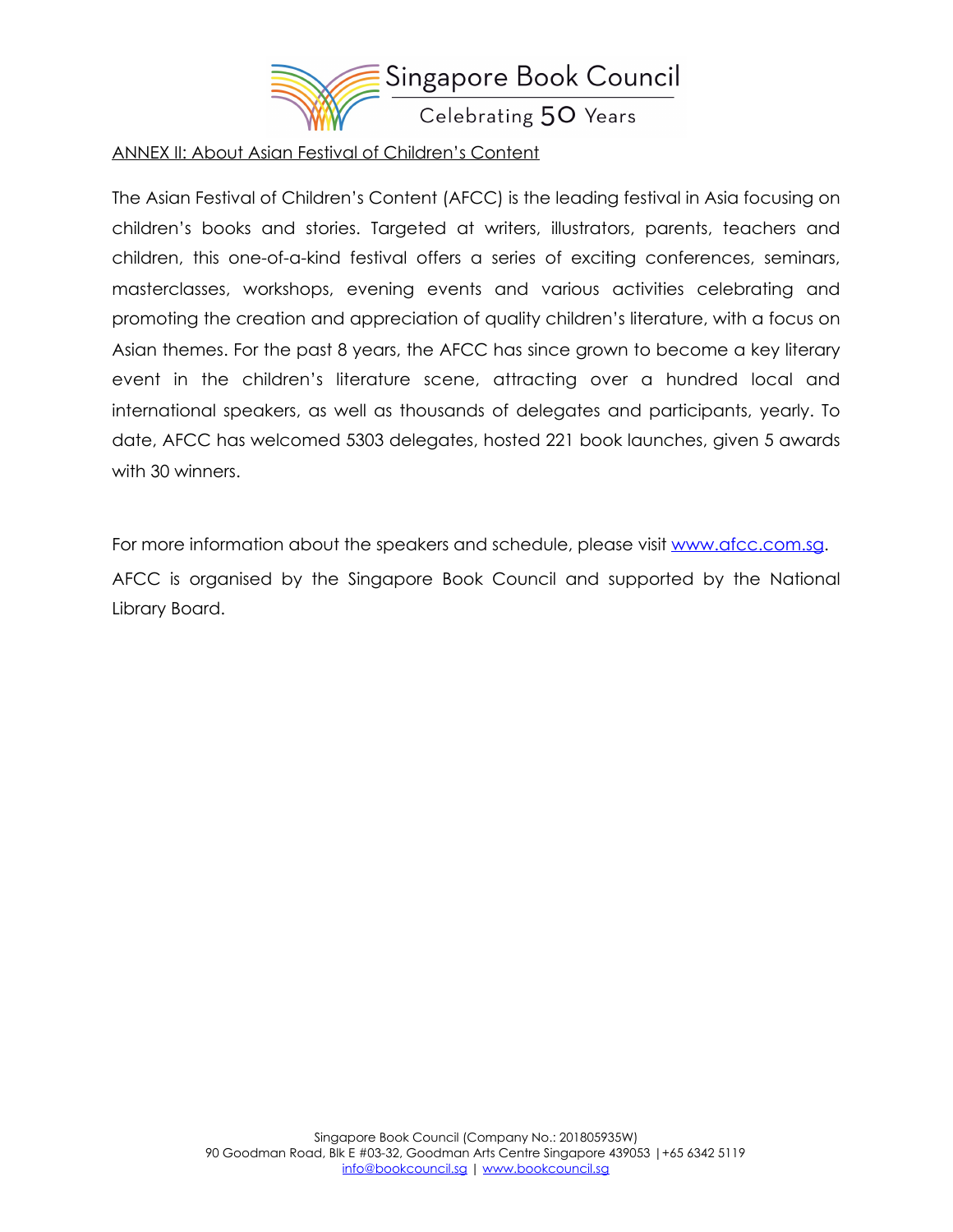

#### ANNEX III: AFCC 2018 Programme Highlights

AFCC 2018 returns this September 6 to 8 for the  $9<sup>th</sup>$  edition. The festival theme is Imagine-Asia with Singapore as its Country of Focus to celebrate local children's literature. Some of the programme highlights (selected) include:

Singapore Pioneer Exhibition

Kwan Shan Mei: Drawing From The Heart 关山美:以心动笔

In conjunction with Singapore as its Country of Focus, AFCC celebrates the life and work of the late children illustration pioneer, Kwan Shan Mei 关山美 (1922 – 2012). In this retrospective exhibition Kwan Shan Mei: Drawing From The Heart 关山美:以心动笔, we will showcase a selection of her books and drawings provided by her family.





(Illustrations by Kwan Shan Mei. Source: Estate of Kwan Shan Mei)

Madam Kwan is the recipient of the Book Council's inaugural Book Award in 1976 for children's books. The citation extols her illustrations for the Moongate Collection of Folktales from The Orient series as having the ability to be "as lively and full of action or soft and dreamlike as the story dictates".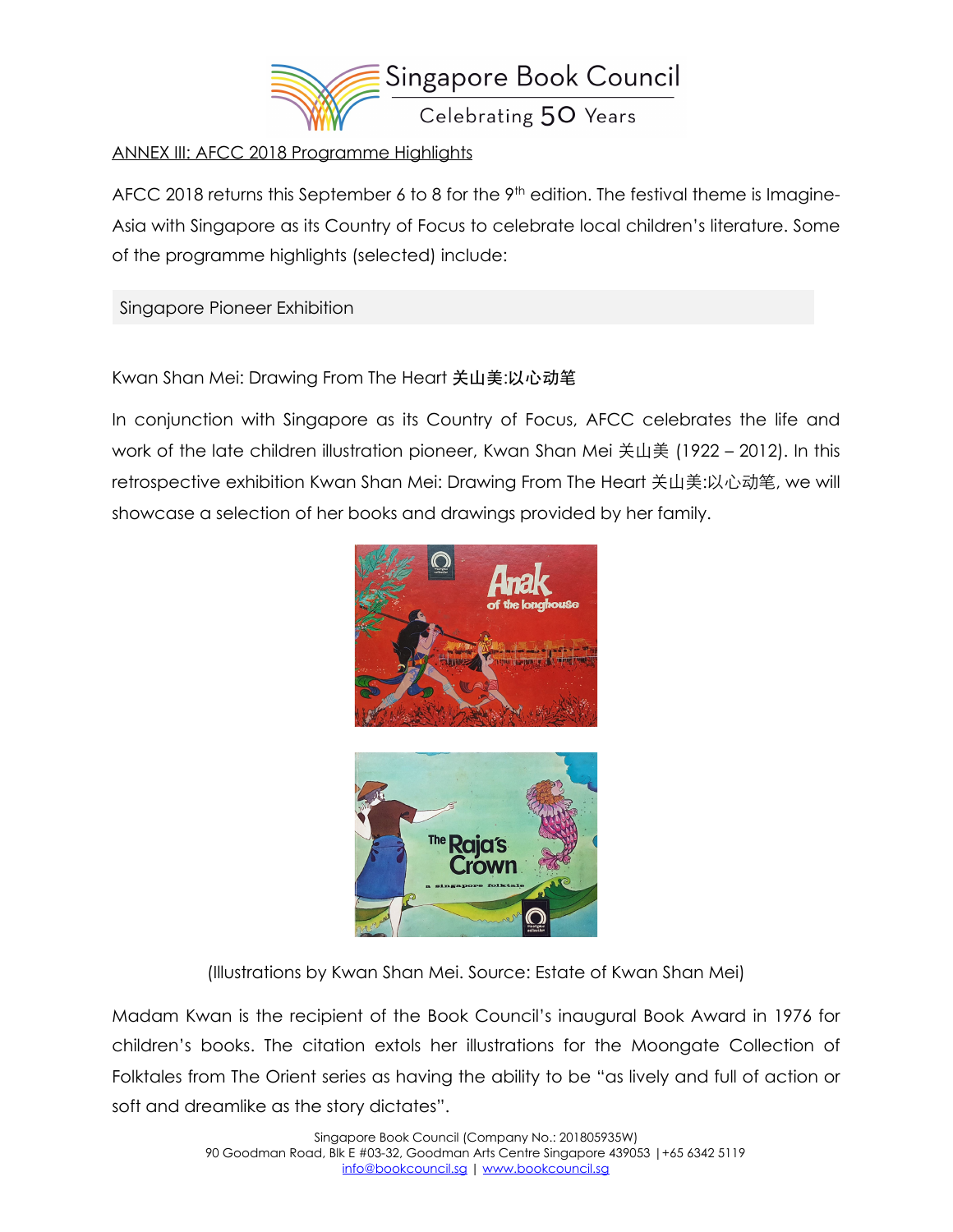



Madam Kwan is also popularly known as the artist of the beloved children series, The Adventures of Mooty the Mouse. Her drawings have graced many a cover and interiors of the school textbooks of the 1970s and 1980s. She taught for many years at Nanyang Academy of Fine Arts before retiring in Vancouver, Canada in 1999.

This exhibition will be accompanied by talks and panel discussions, as well as curator's tours for the public to learn more about the life and times of Kwan Shan Mei.

Track: Writers and Illustrators Conference (WIC)

From Pitch to Book Launch: The Missing Barbegazi – Author and Editor Perspectives By Helle Norup (Singapore/Denmark) and Sarah Odedina (UK)

Helle Norup's debut novel The Missing Barbegazi is a delicate tale weaving in themes of family, compassion and hope. From its speed pitch at AFCC 2016 to a full launch this year, join Helle and her publisher Sarah Odedina as they take you through the book's whirlwind editing process.

From Soups and Potions in Picturebooks to Fluid Picturebooks

By Ilgim Veryeri Alaca (Turkey)

If stories are thirst-quenchers and words are the soul's chicken soup, could we think of picturebooks as things to drink? Ponder about these questions together with Ilgim Veryeri Alaca, as she invites you to the world of her research on books, soups and potions.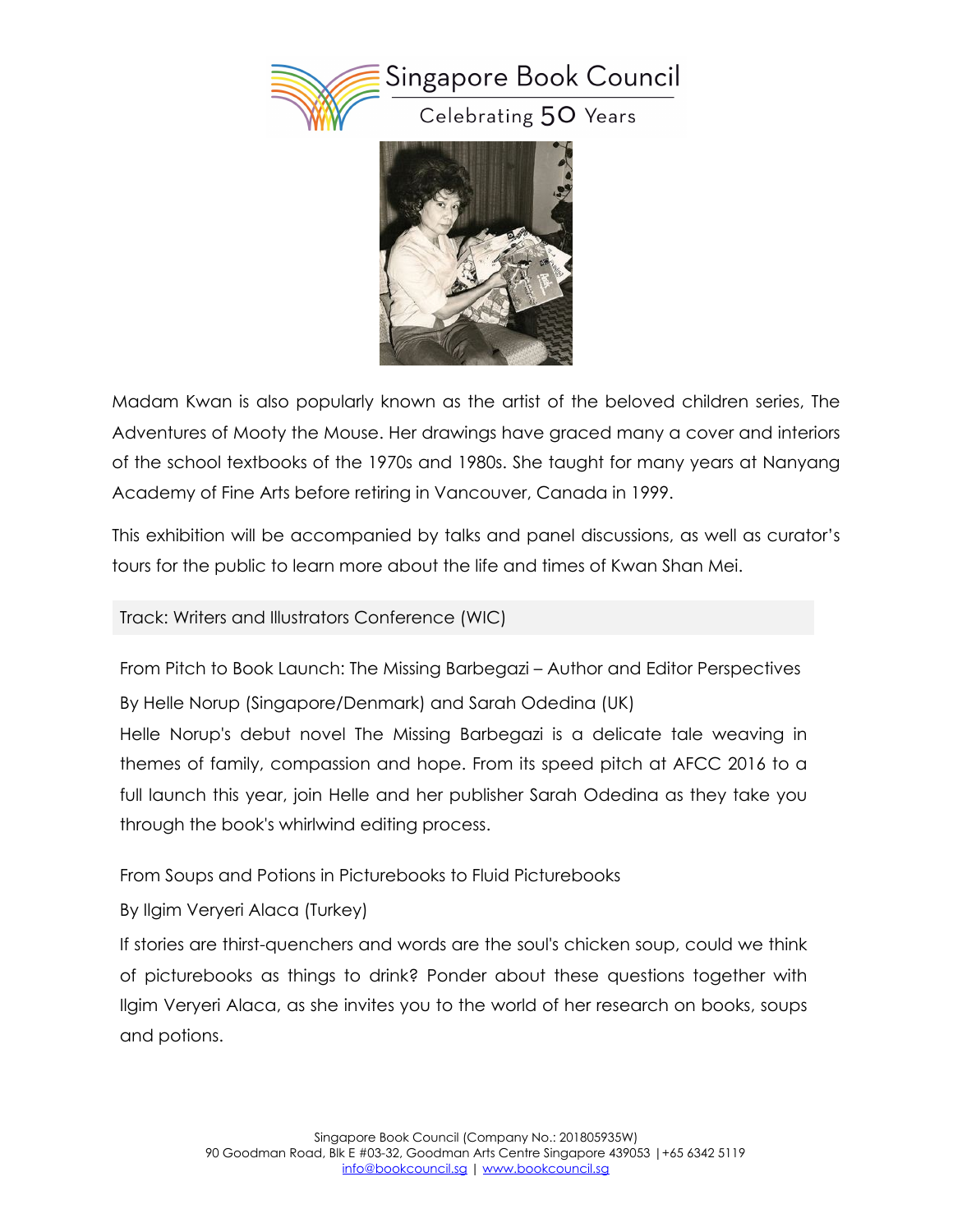

How to Write Sizzling First Sentences

By Pamela Rushby (Australia)

From truths universally acknowledged, to all happy families, bright cold days in April, and to the best and worst of times, a powerful opening sentence decides half the battle for a reader's attention. In this workshop with Pamela, get started on your manuscript's sizzling first sentence and leave your readers hungry for more.

Pathways to Publication: From Primer to Pro, and the Methods to our Madness

By Cynthea Liu (US), Don Bosco (Singapore), Kristi Wientge (US)

Selecting a publishing path can be a bewildering experience, even for the most experienced author. Fret not, for Don, Cynthea and Kristi have the insider information you need, from obscure facts to the plain insane, for you to make best publishing choices for your masterpiece!

Living, Writing & Creating, S.I.E.W D.A.I Style!

By Hidayah Amin, Lee Seow Ser, Tan Ai Khim (Singapore)

This panel offers a refreshing kopi siew dai brew, as the team shares meaningful insights and motivations behind their creative, literary and socially fulfilling work in Project To S.I.R (Socially Inclusive Reads) with Love. With two special book series published by Helang Books, explore Socially Inclusive, Educational Writing for Differently Abled Individuals, which stands for a wholesome "S.I.E.W D.A.I" style of living, writing and creating!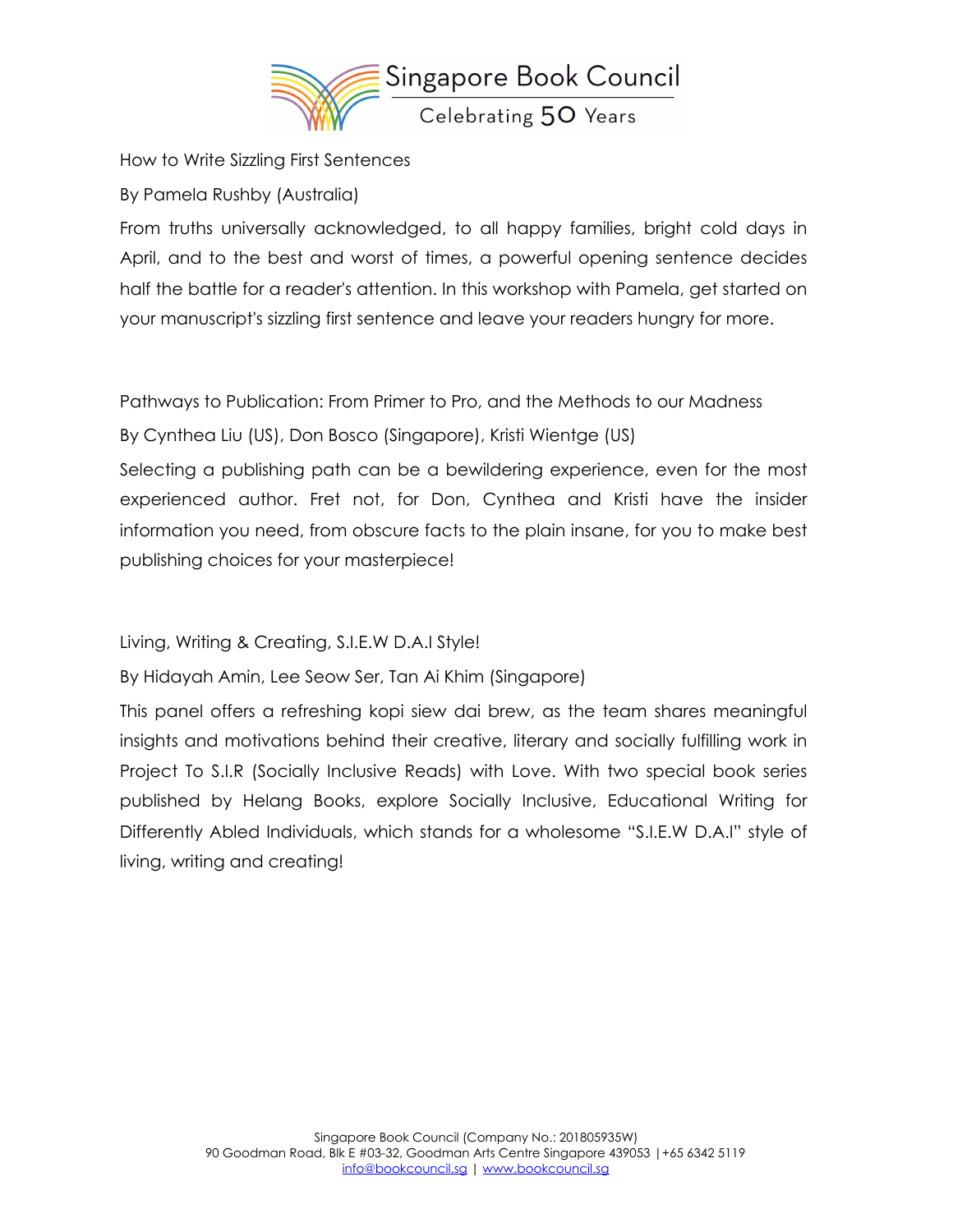

Windows into Worlds

By Frané Lessac (Australia)

As authors strive towards diverse and identifiable books for children, how should we balance cultural authenticity with creative interpretation? In this session, Frané argues that this balance is maintained through careful and extensive research, while introducing some of the techniques budding writers can adopt in their own research.

Writing a Page Turner for Tweenies

By Felix Cheong (Singapore)

Aspiring writers of tweenie fiction often find it an uphill task to keep their readers' attention. Award-winning writer Felix Cheong will teach you strategies in building suspense and plot twists, to give your writing that page-turning hook.

Track: Teachers & Parents Forum (TPF)

Embracing Reader's Theatre for Holistic Education

Kiren Kaur d/o Ratan Singh, Dr Donna Lim (Singapore)

A language teaching strategy particularly effective with child learners, Reader's Theatre adds dramatic flair to written texts while doing away with the formal constraints of traditional theatre. Kiren and Donna will walk you through Reader's Theatre, and its usefulness in developing the reading and speaking skills of young learners as well as attaining communicative competence.

Empowering Learners Through Stories: Mirrors and Windows into Culture

## By Tonia Whyte Potter-Mäl (Canada)

How can concepts like respect, equality and action be introduced to our children in a way that will resonate? By seeing stories as mirrors into one's cultural experiences and as windows into others', Tonia speaks about empowering learners to become self-aware, resilient and deep thinkers.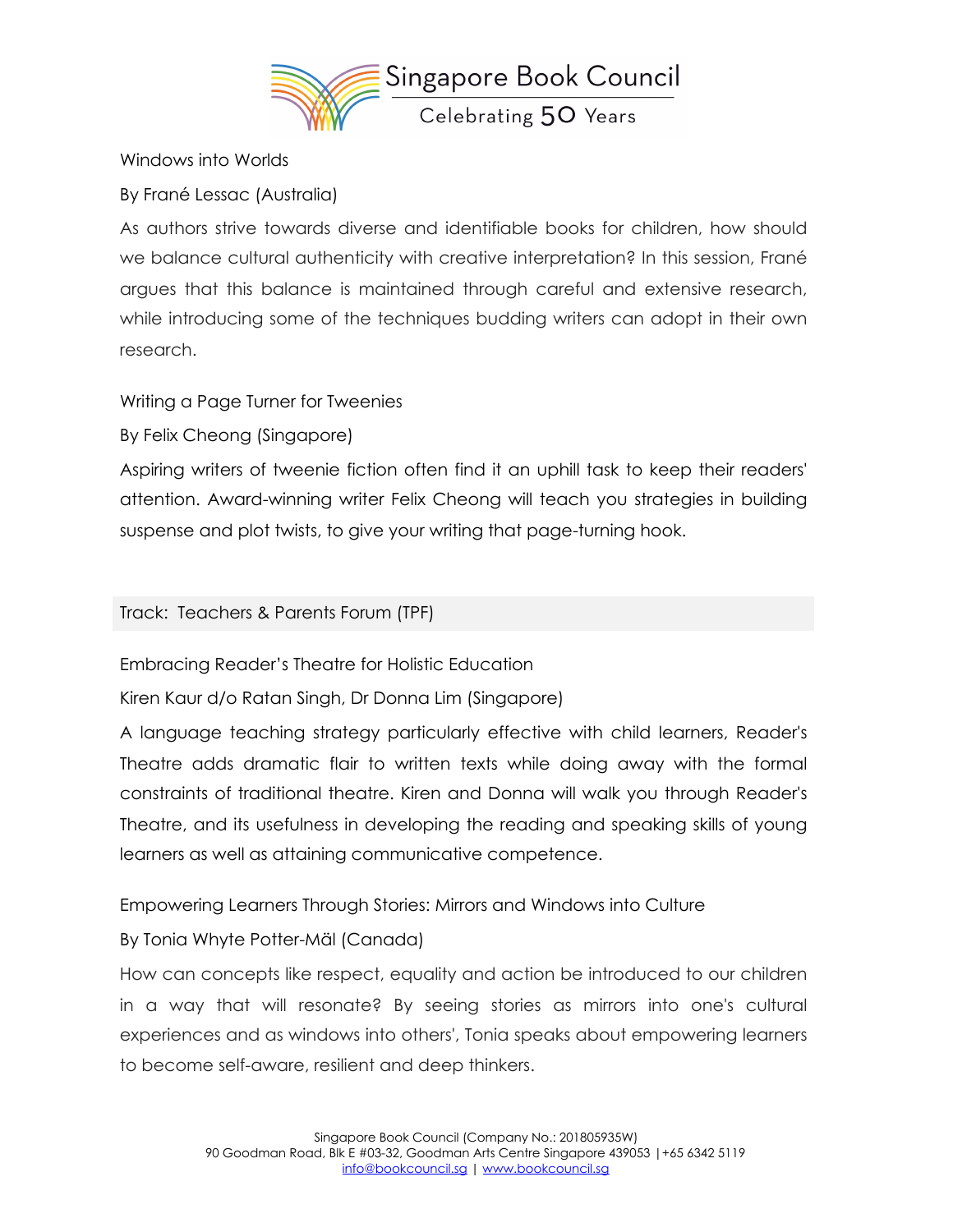

Engaging and Supporting Children's Language Development and Creativity with **Technology** 

By Clairine Chan (Hong Kong)

Do digital natives have different life experiences? If so, it may be time to consider different methods of teaching English as a second language (ESL) to this new generation. This experience sharing session introduces some low-cost tools and discusses how ESL teachers may make easy use of them in their lessons.

Expanding the Minds of Students: MISC Approach

By Sumathi D/O Krishna Kumar, Tarsheeni Rajoo (Singapore)

Child and caregiver behavior take centrestage in this session, which introduces the MISC Approach (Mediational Intervention for Sensitising Caregivers) as a strategy for caregivers to positively influence learning environments. Hear from educators from the Dyslexic Association of Singapore, as they also share how they have adapted the MISC Approach into five principles for DAS' specialized learners.

Introducing Cultural Diversity through Literature on Traditional Rituals and **Ceremonies** 

By Yovita Siswati (Indonesia)

Writing on customs and traditions is never an easy task, with new questions of representation and authenticity challenging writers. This presentation takes the first step towards answering these questions, from picking up the right theme to adjusting your stories for young readers.

Rhyming Round Reading! Making Reading Fun for Children

By Kathleen Chia, Linda Gan (Singapore)

This session features the popular alphabet poetry book Rhyming Around Singapore, published in 2014, and illustrates how rhyme, repetition can be useful tools to facilitate reading and memory in young children.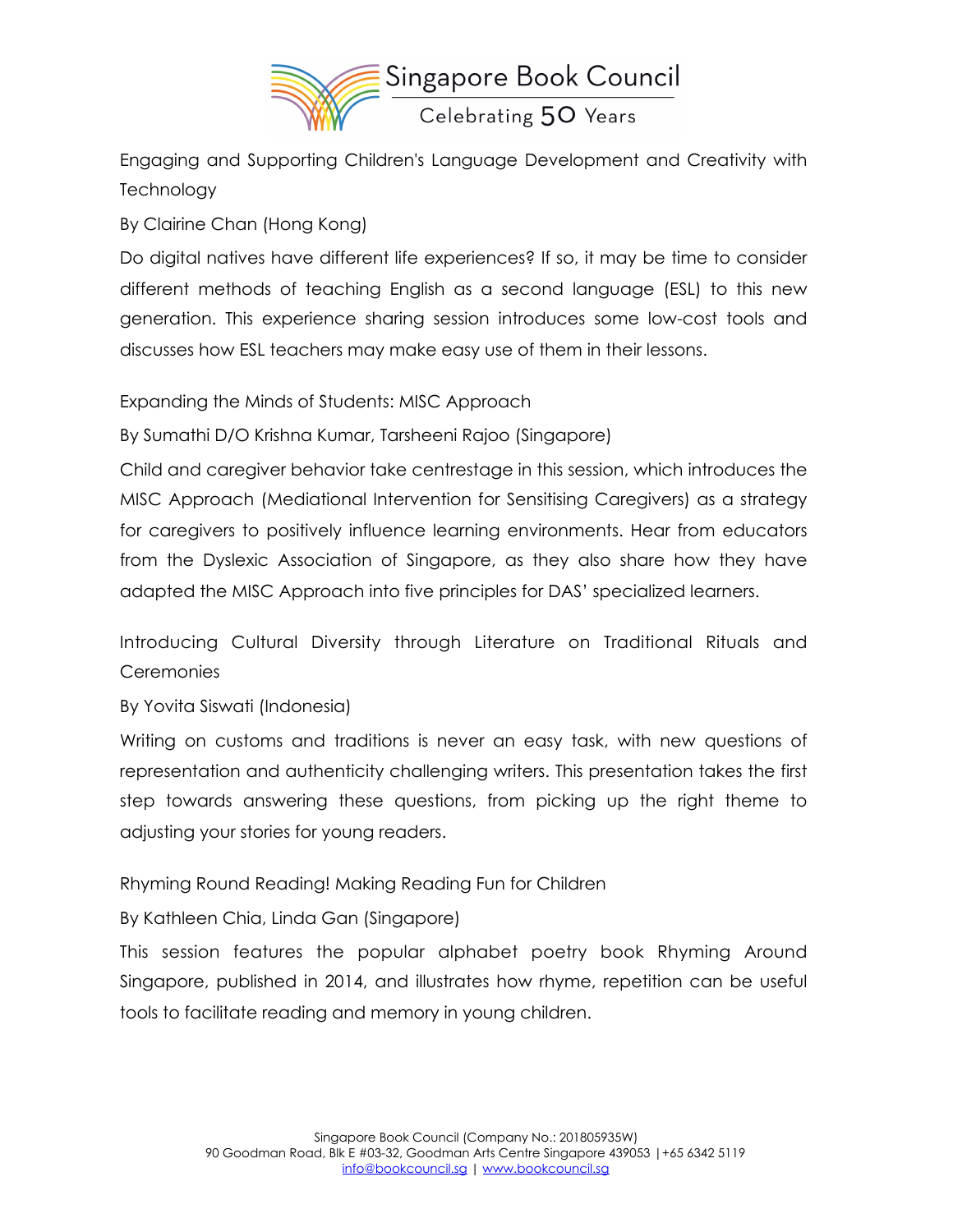

The Storyteller as Artist-Educator: Theory and Praxis By Rosemarie Somaiah (Singapore)

While a storyteller is an artist honouring the artform, he or she is also an educator managing the classroom and its challenges. In this session, take a look at what two storytelling projects with preschool and secondary students have suggested about the role storytellers play in education.

Unang Aklat: How to Teach Parents to Teach Their Young Ones Early Literacy By Ruth Martin de Guzman (Philippines)

Most would agree that parents are indispensable in teaching early literacy, but how should they go about giving their young ones a head start? Join Ruth in tackling this question, as she tells us more about Unang Aklat, a grassroots initiative in the Philippines with a similar mission.

## Understanding Dyslexia

By Nur Ashikin bte Kamaruddin (Singapore)

Dyslexia comes with new challenges, but it also presents opportunities. In this session, discover more about the everyday experiences of dyslexic learners as Nur Ashikin brings an educator's perspective to the discussion, and shares some strategies from DAS' Main Literacy Programme (MLP) and how it provides intervention for these learners.

Using Music and Movement In Teaching Language and Literacy

#### By Aileen Hoe (Malaysia)

From parents to educators and curriculum developers, anyone working with preschool children is welcome to attend this workshop. Aileen will be sharing her experiences in incorporating music and movement to enhance early education.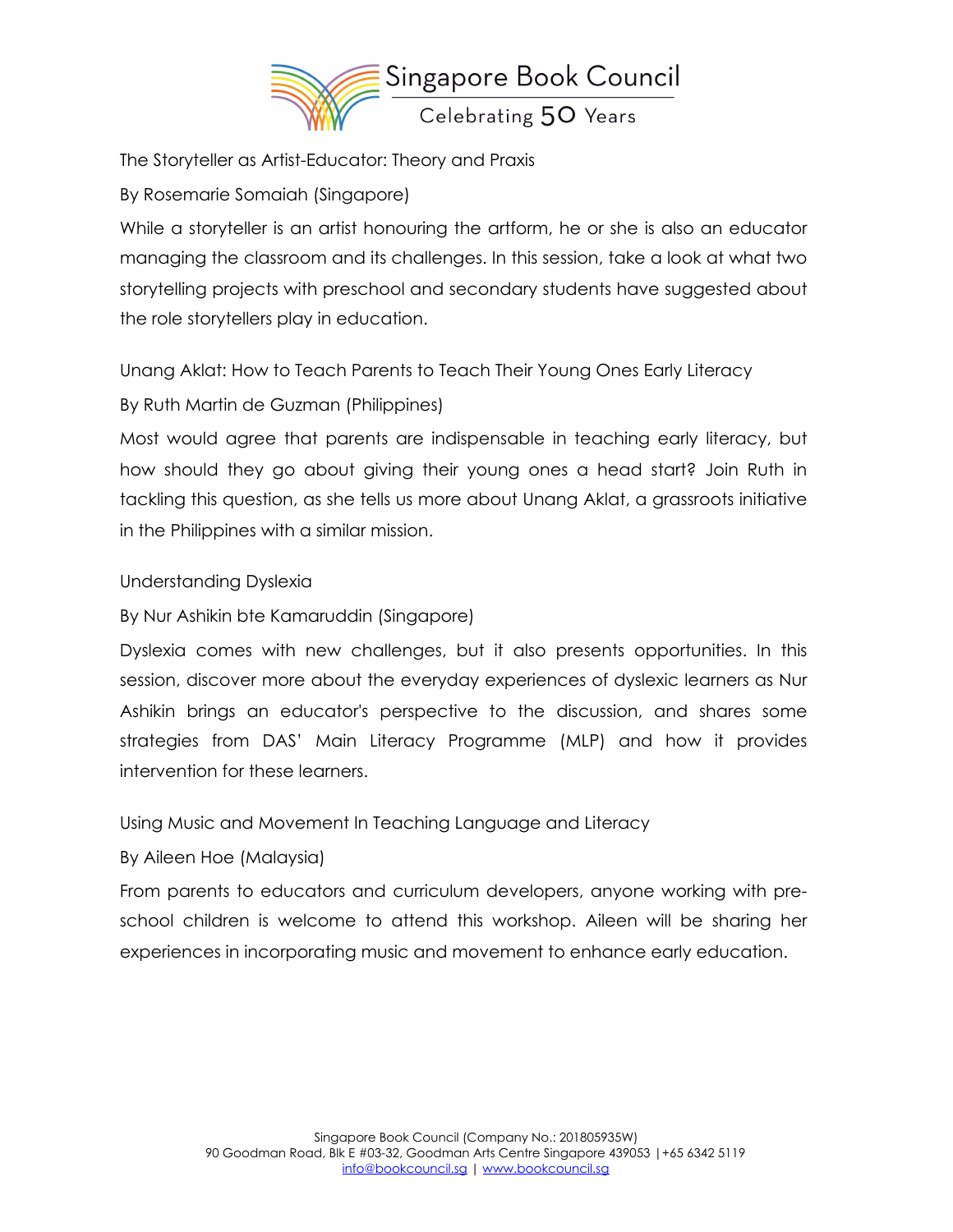

Track: Cross-Platform Summit (CPS)

Cross-Platform Summit Keynote & Meet the Commissioners

By Marc Checkley (New Zealand)

This welcome address by Marc Checkley, chairperman of the AFCC Cross-Platform Summit, discusses the themes for the sessions and workshops at the summit, with key information and data for attendees.

# Followed by Meet The Commissioners

In this interactive and insightful forum, we pose the question, "What are you looking for?" as well as other topical questions, to regional and international broadcasters and content platforms.

Pitch-Perfect: The Ultimate Pitch-Ready Workshop!

By Marc Checkley (New Zealand)

Back by popular demand! Do you have an amazing idea or series concept, but with no clue how to bring it together and pitch it to the right people? This pitching masterclass gives you all the necessary tools, skills and feedback to make you a pitch-pro!

## Speed Pitching (Media)

Participants have 5 to 10 minutes to pitch their concept to key broadcasters and production houses, be it an idea for television, online, a game or even an interactive app!

## Ultimate Pitch Finals

The five best concepts from the Speed Pitching sessions will go head-to-head in this new session. Who will be crowned the Ultimate Pitch Winner? Starring some of the industry's top producers and channel heads, this fun competitive event will be both insightful and entertaining for all content creators.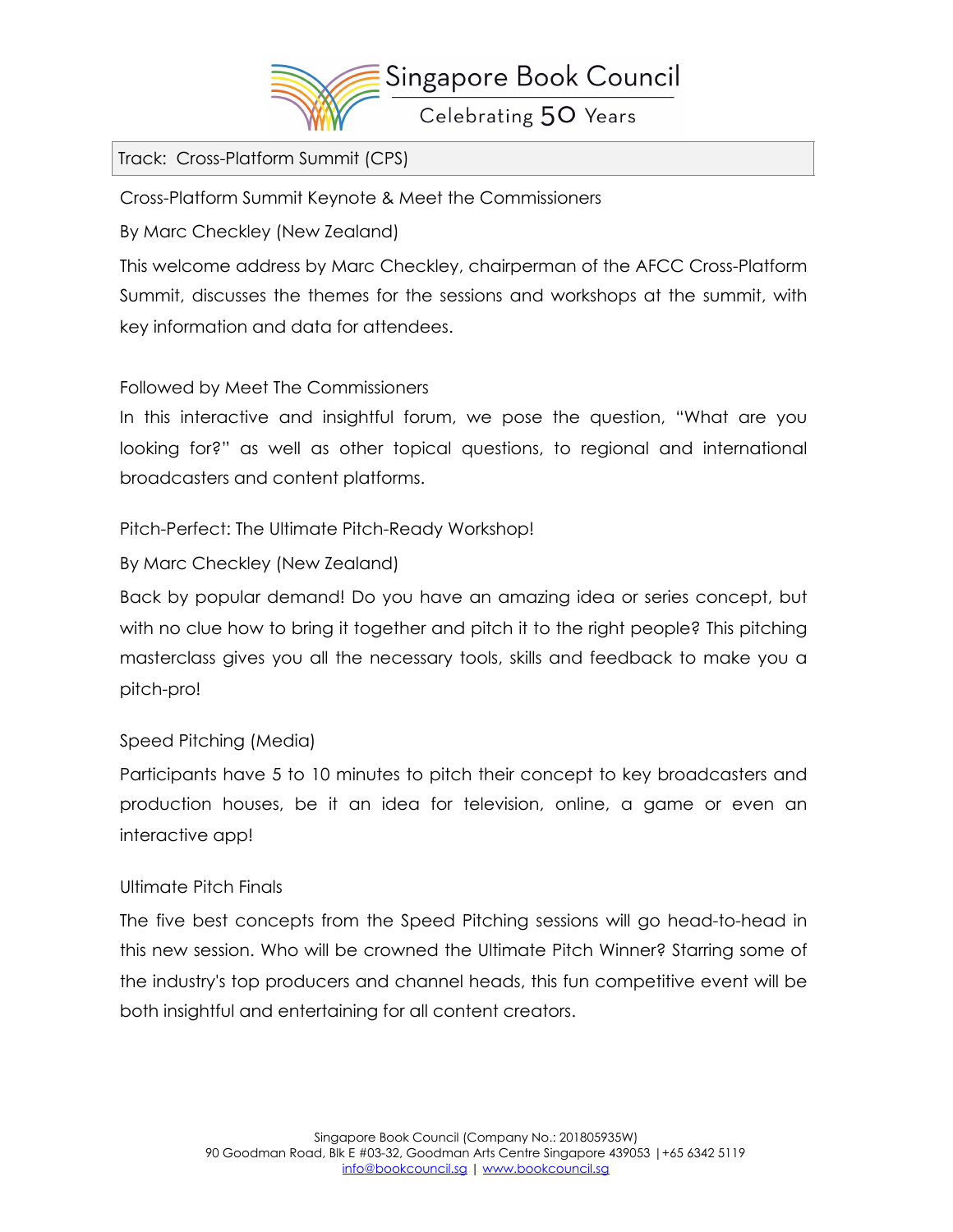

#### ANNEX IV: AFCC 2018 Speakers' Bios (Selected)

#### Aileen Hoe (Malaysia)

Co-founder and Director of English Champ Malaysia, Aileen is a passionate educator who believes music and movement is a powerful tool in one's learning journey. She is also a founding member of The Association of Toy Libraries Malaysia and a committee member of We Care Journey, advocating for play and inclusiveness in a wholesome education system

# Clairine Chan (Hong Kong)

Clairine Chan is a lecturer in English Language Education at the Education University of Hong Kong where she taught English Phonetics and Phonology and teaching methods courses since 2006. She also provides consultancy services related to English Language teaching to primary schools in Hong Kong.

## Colin Goh (Singapore)

Colin Goh is one half of the husband-and-wife creative team behind Dim Sum Warriors, a critically-acclaimed bilingual comic app, which has also been adapted into a musical premiering in Shanghai. Together, they founded the satirical website TalkingCock.com and made the movie Singapore Dreaming, which has bagged numerous awards at film festivals worldwide.

## Cynthea Liu (US)

Cynthea Liu is an award-winning children's book author, publisher and consultant. She is published with Penguin Random, Disney, S&S, and Scholastic, with her work translated into multiple languages. She is also the publisher of Starts With Us, which empowers children to change the world in pursuit of their talents and interests.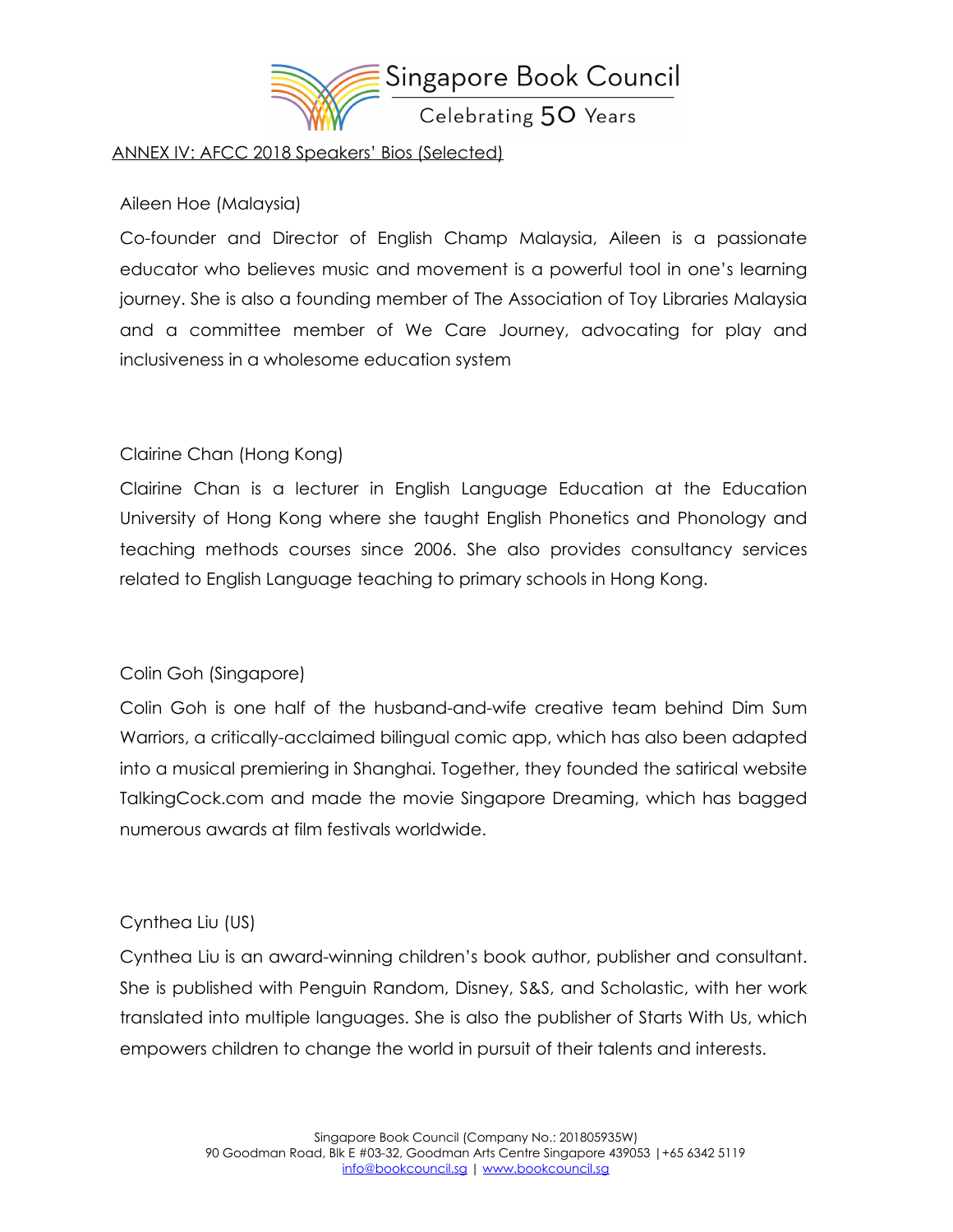

Don Bosco (Singapore)

Don Bosco writes thrilling fiction for teens and children. His stories are mostly inspired by Asian legends and pop culture. He started the publishing studio Super Cool Books in 2011. His Sherlock Hong adventures was acquired by Marshall Cavendish, and his My Blade Quest series by Armour Publishing.

# Donna Lim (Singapore)

Dr Donna Lim and Ms Kiren Kaur are teacher educators with the National Institute of Education, Singapore. They specialise in English Language methodology courses for young learners. Their interests cover reading and writing methodology, children's literature, oral communication methodology and assessment literacy.

# Felix Cheong (Singapore)

Felix Cheong has authored 13 books which span from poetry to satirical flash fiction and picture books. He was conferred Young Artist of the Year for Literature in 2000, and has been invited to read at writers' festivals worldwide. Holding a master's in creative writing, Felix is an adjunct lecturer with LASALLE College of the Arts and other overseas universities.

## Frané Lessac (Australia)

Frané Lessac is an author/illustrator, creating over forty books for children. She was awarded the Muriel Barwell Award for Distinguished Service to Children's Literature and was the inaugural Regional Advisor for SCBWI Australia West. Frané visits schools, libraries and festivals around the world sharing the process of writing and illustrating books.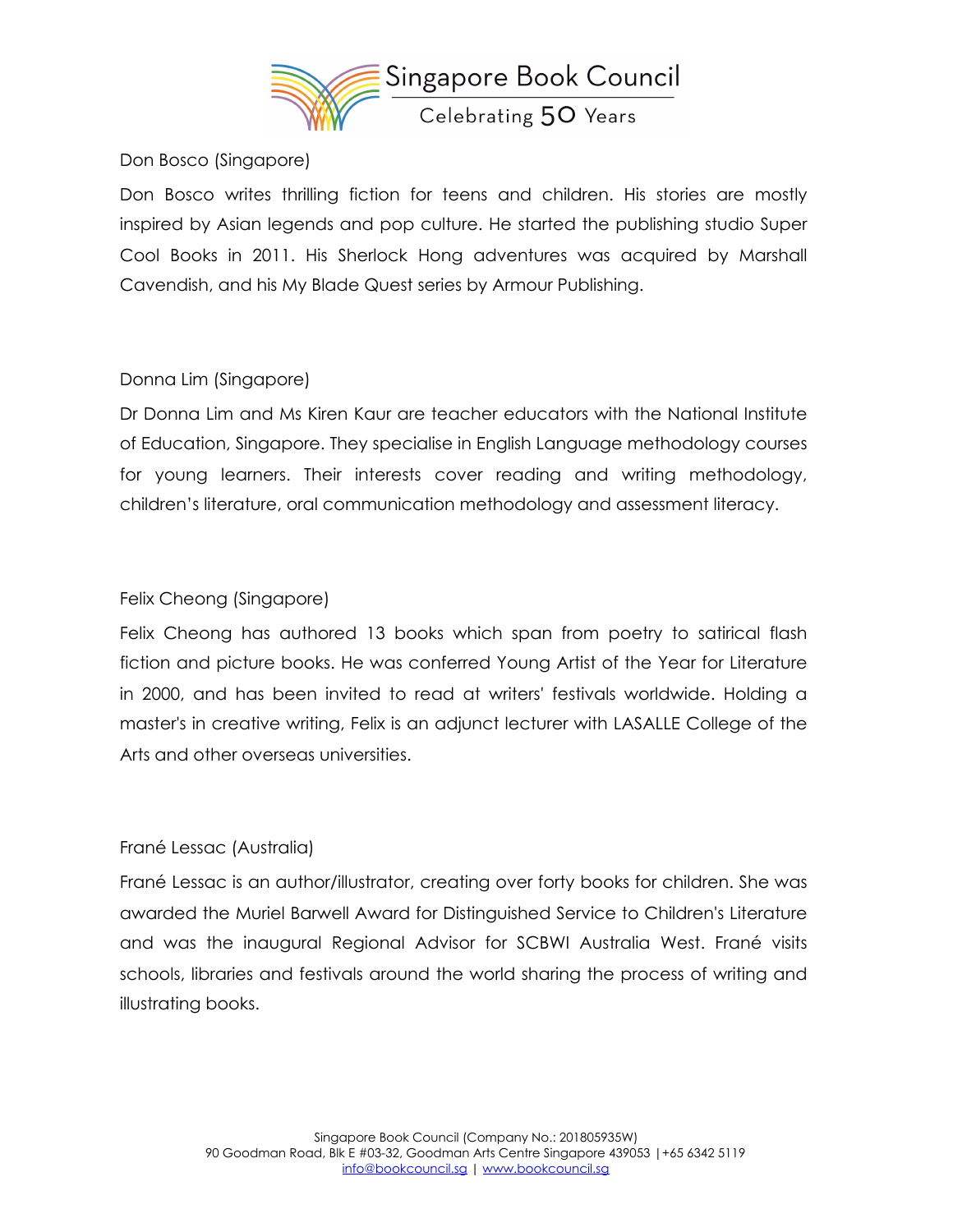

#### Helle Norup (Singapore/Denmark)

Helle grew up in Denmark and in a plethora of imaginary worlds. She lived in five different countries and worked with corporate marketing and communication, before moving to Singapore and becoming a full-time explorer and writer. The Missing Barbegazi (Pushkin Children's Books) is her first novel.

## Hidayah Amin (Singapore)

Hidayah Amin had her first short story published when she was 11. It was only when she lost her childhood home that she resumed writing and published Gedung Kuning in 2010. She has since written six non-fiction books and six children's books, including the award-winning The Mango Tree.

## Ilgim Veryeri Alaca (Turkey)

Ilgim Veryeri Alaca is an Assistant Professor at Koç University, Istanbul. She contributed to The Routledge Companion to Picturebooks, The Routledge International Handbook of Early Literacy Education and The Routledge Companion to International Children's Literature. Her articles appeared in Leonardo, International Journal of Education through Art and Journal of Illustration.

#### Kathleen Chia (Singapore)

Kathleen and Linda are passionate about writing for young children, having developed curricula and language arts materials for slower learners and preschool children, along with reading and vocabulary enrichment books. Their next collaboration is Rhyming Round Asia… Festivals and Customs, and is commissioned by the Lee Kuan Yew Bilingual Foundation.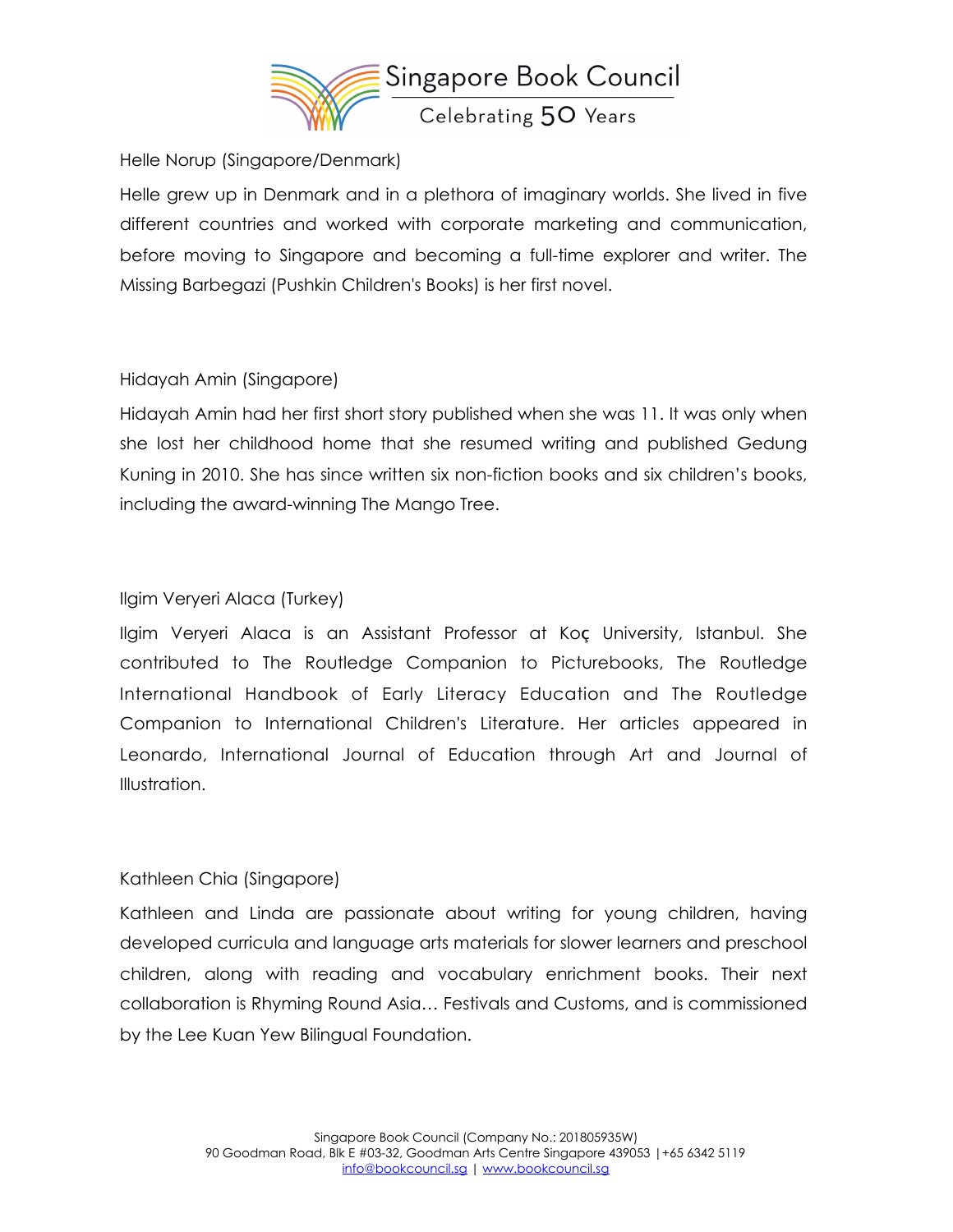

Kiren Kaur d/o Ratan Singh (Singapore)

Dr Donna Lim and Ms Kiren Kaur are teacher educators with the National Institute of Education, Singapore. They specialise in English Language methodology courses for young learners. Their interests cover reading and writing methodology, children's literature, oral communication methodology and assessment literacy.

## Kristi Wientge (US)

Originally from Ohio, Kristi grew up writing stories about animals, her favourite being a jet-setting mouse. She studied to become a special needs teacher and then spent several years exploring the world as a teacher. Karma Khullar's Mustache is her debut novel and Honey Bees and Frenemies will be released summer 2019, both with Simon & Schuster.

## Lee Seow Ser (Singapore)

When not lawyering or mothering, Seow Ser writes, edits and leads Project to S.I.R (Socially Inclusive Reads) with Love. She is the author of four children's picture books including Si Ma Guang and the Giant Jar (IBBY Outstanding Book for Young People with Disabilities 2017) and The Rain Tree.

## Linda Gan (Singapore)

Kathleen and Linda are passionate about writing for young children, having developed curricula and language arts materials for slower learners and preschool children, along with reading and vocabulary enrichment books. Their next collaboration is Rhyming Round Asia… Festivals and Customs, and is commissioned by the Lee Kuan Yew Bilingual Foundation.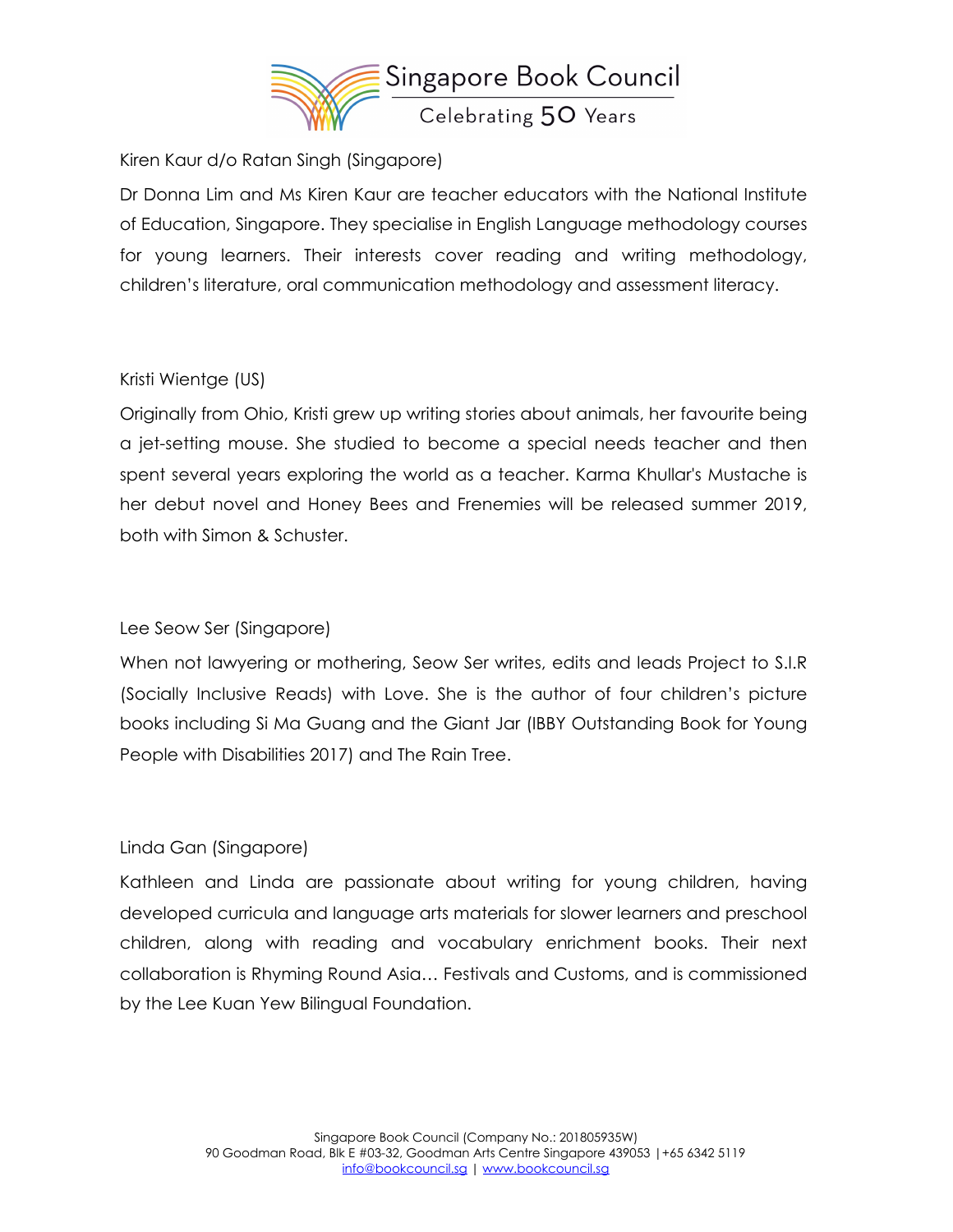

Marc Checkley (New Zealand)

Marc has over 15 years of experience in broadcasting, content production, development and consultancy across the Asia-Pacific, and is a regular speaker and workshop facilitator at creative business events. He is Chairman of AFCC's Cross-Platform Summit and was a key advisor to Singapore's Workforce Development Agency. He launched IO Creative, a production, development and consultancy agency in 2016.

## Myra Garces-Bascal (Singapore)

Rhoda Myra Garces-Bacsal is an Assistant Professor at the National Institute of Education, Nanyang Technological University in Singapore. She is the Co-Coordinator of the Diploma in Special Education and the Professional Development Leader of the Early Childhood and Special Needs Education Academic Group. She manages the vibrant website [gatheringbooks.org.](http://gatheringbooks.org/)

#### Nur Ashikin bte Kamaruddin (Singapore)

Nur Ashikin is a Senior Educational Therapist with four years of experience helping students with dyslexia. She has a Post-Graduate Certificate in Specific Learning Differences from the University of New South Wales. Currently, she is an Awareness Speaker and a member of the English Exam Skills Programme in the Dyslexia Association of Singapore (DAS).

#### Pamela Rushby (Australia)

Pamela Rushby has written over 200 books for children and young adults. She has won many awards – including a bag of gold coins at a festival in Iran. Pam is a registered teacher and speaks regularly at schools, festivals and conferences. She loves delving into history to find her stories.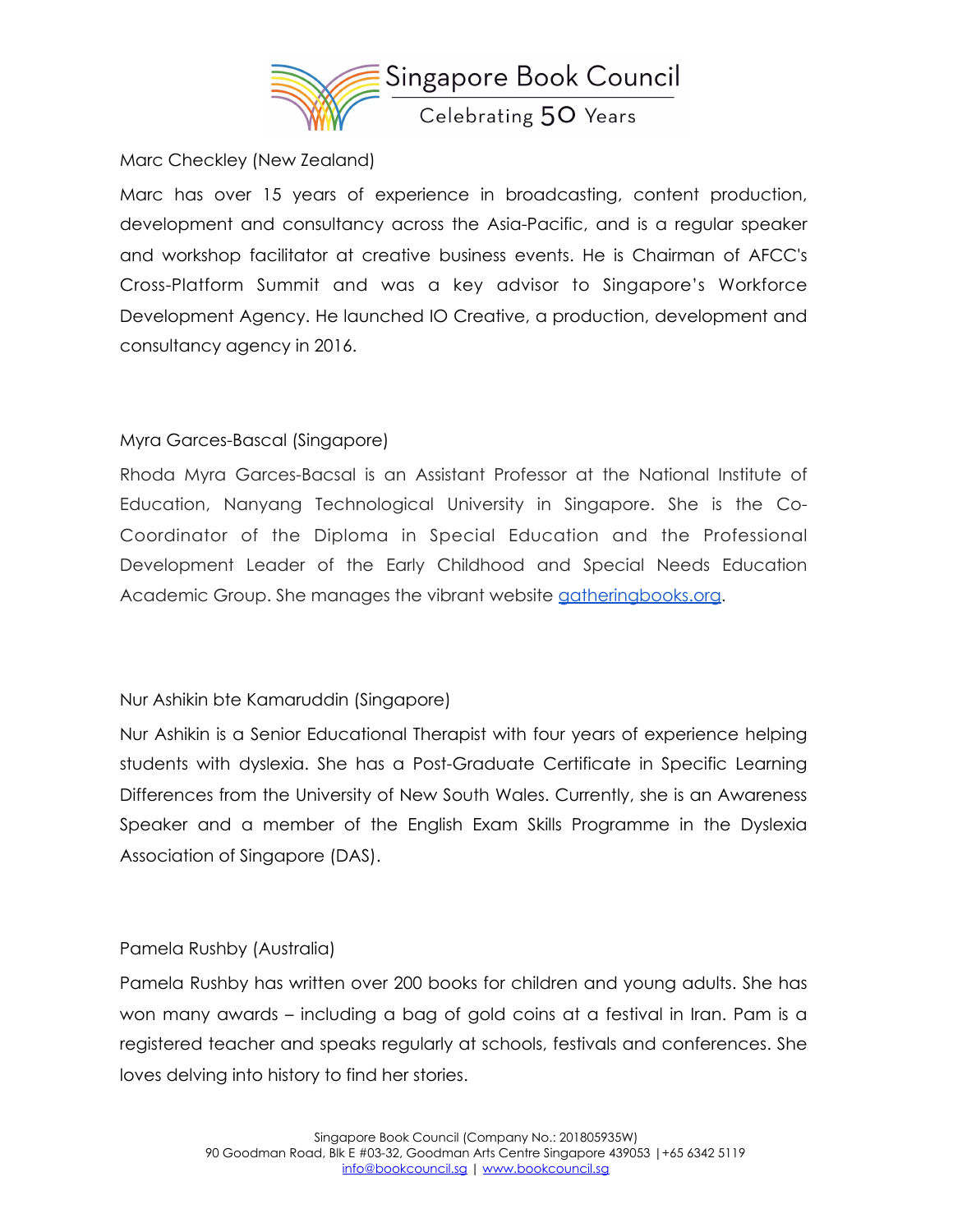

#### Rosemarie Somaiah (Singapore)

Rosemarie Somaiah runs Asian Storytelling Network. One of Singapore's bestknown storytellers, Rosemarie works with all ages. She creates original content in text and performance for educational, community and corporate organisations. Her books include The Never Mind Girl and Other Stories, Gateway to Singapore Culture and Indian Children's Favourite Stories.

#### Ruth Martin de Guzman (Philippines)

Ruth Martin-De Guzman is an educator, author and a mother. She is a pioneer teacher at The Raya School of Adarna House, the oldest children's literature publisher in the Philippines. She is currently the Executive Director of Adarna Group Foundation Inc, a philanthropic organisation advocating for early and universal literacy in grassroots communities.

#### Sarah Odedina (UK)

Sarah Odedina has worked in the area of children's publishing for over two decades and with authors ranging from JK Rowling and Neil Gaiman, to debut authors whose stars are just rising. Sarah is Editor-at-Large for Pushkin's Children's Books as well as Editor of Scoop Magazine.

#### Satoshi Kitamura (Japan)

Satoshi Kitamura is a Japanese children's picture book author and illustrator. In 1983 he received the Mother Goose Award for the Most Exciting Newcomer to British Illustration for Angry Arthur (written by Hiawyn Oram). He has written and illustrated over 50 children's books and continues to explore the medium.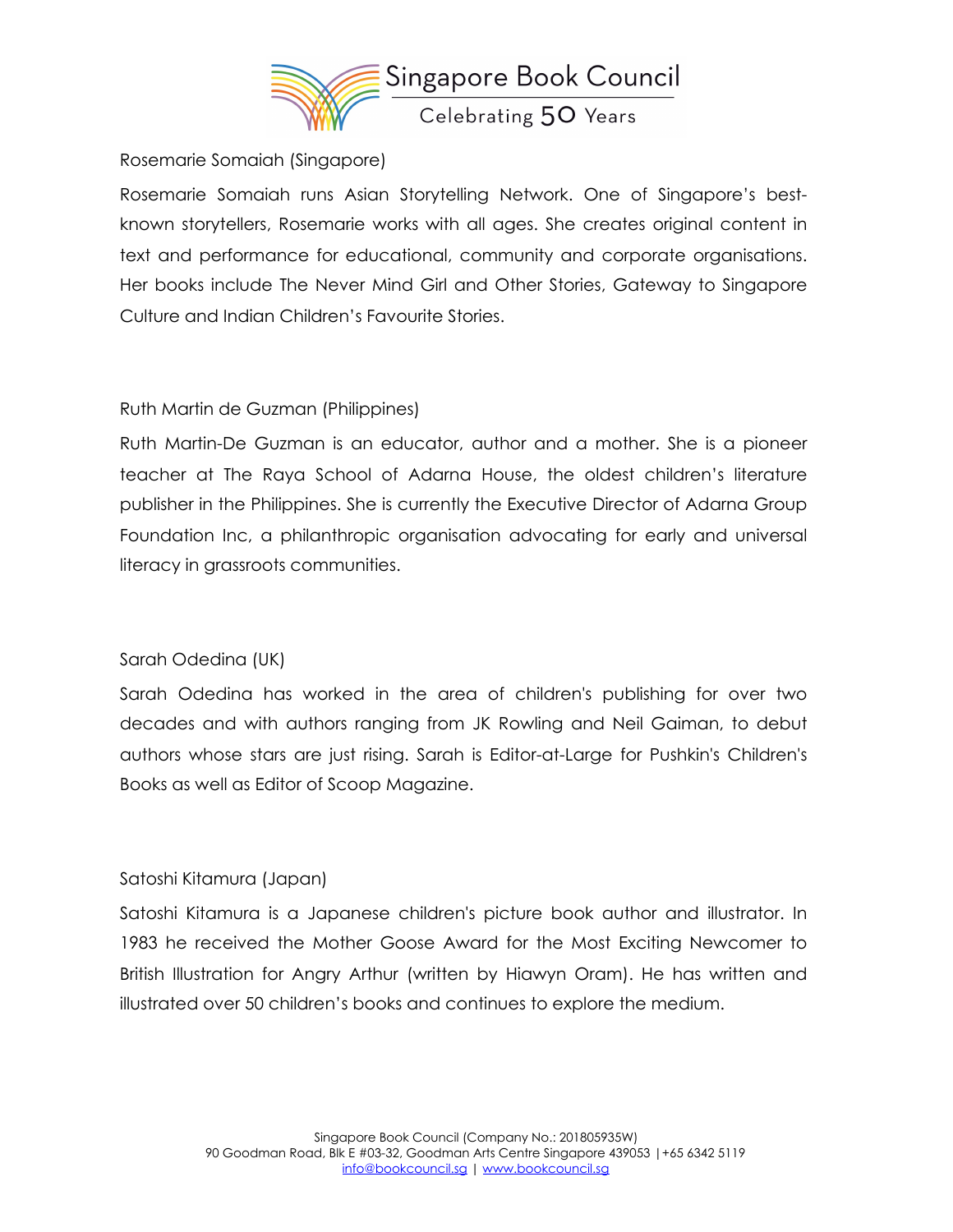

Suchen Christine Lim (Singapore)

Suchen Christine Lim is the first winner of the Singapore Literature Prize (Fiction) in 1992, for her novel Fistful of Colours. Lim, who written novels, is also the author of short stories, children's stories, students' textbooks and a play. In addition, she has held writing residencies and conducted writing workshops in various countries overseas.

## Sumathi D/O Krishna Kumar (Singapore)

Sumathi D/O Krishna Kumar is a Senior Educational Therapist and an Educational Advisor at DAS. As an Educational Advisor, she contributes to the area of Staff Professional Development. She has a Post-Graduate Certificate in Specific Learning Differences from the London Metropolitan University and has been active in the area of specialised educational services.

## Tan Ai Khim (Singapore)

Ai Khim nurtures creativity amongst students in NAFA and SIMGE (RMIT) and is best known for designing the winning entry 'OrchidStar' logo for the Singapore National Day Parade 2012. She loves to produce random craft works to keep her creative juice flowing and mind-wander in museums for inspiration.

## Tarsheeni Rajoo (Singapore)

Tarsheeni Tania Rajoo is an Educational Therapist and an Educational Advisor (EA) with the Staff Professional Development (SPD) division at DAS. Tarsheeni has a Bachelor of Business (Marketing) from the Royal Melbourne Institute of Technology, a Diploma in Business Management from Nanyang Polytechnic, a Specialist Diploma in Specific Learning Differences (SpLD) from the DAS Academy.